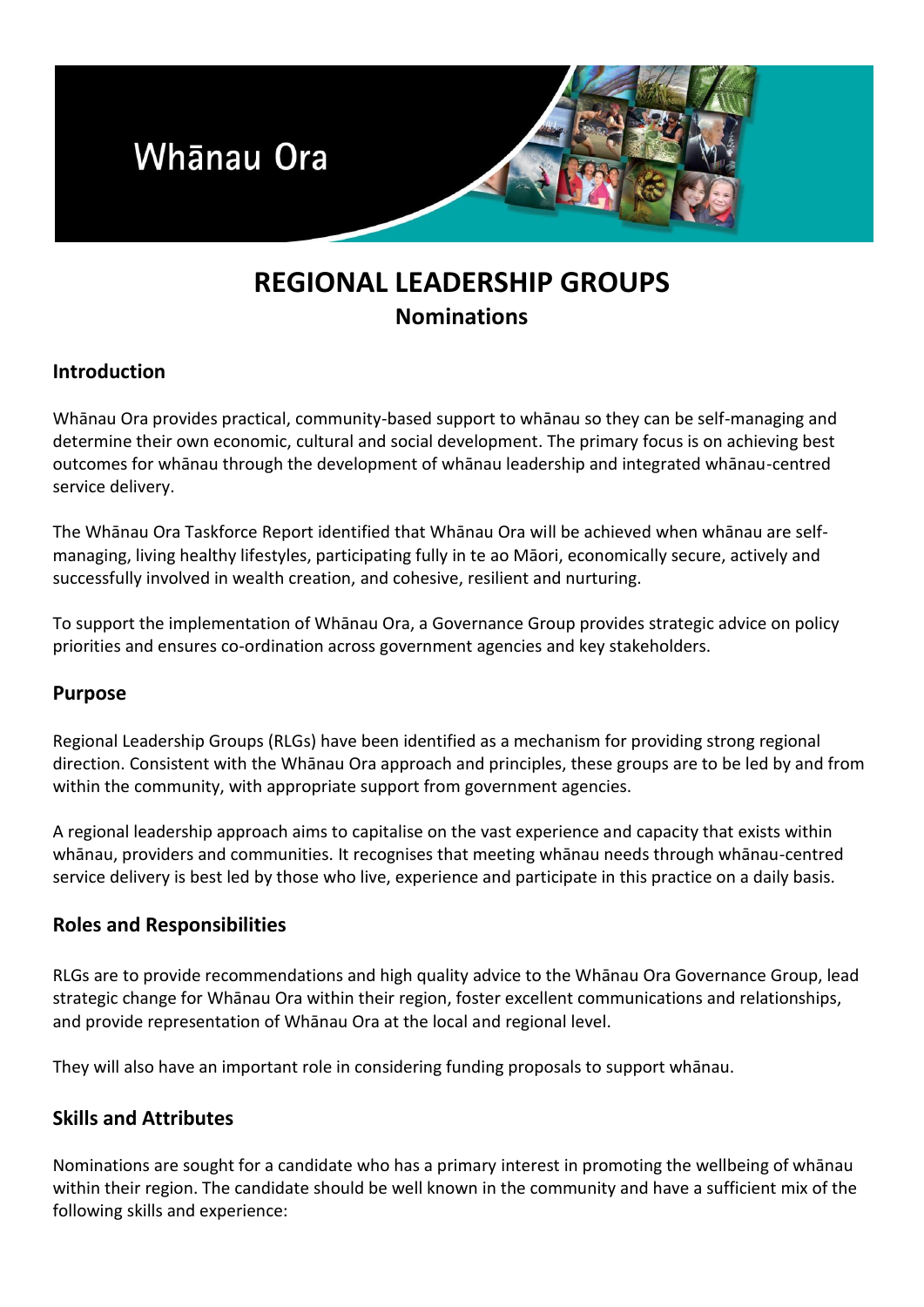- Experience/expertise in the health, social, economic and cultural sectors.  $\bullet$
- Experience in working with whānau collectives and in whānau development at a community level.
- Knowledge of issues facing whānau and service provision to whānau within the region.
- An understanding of local service provision issues and accountability requirements.
- Experience in advocating for and leading change within communities.
- Proven relationship management skills and a wide range of whānau/community networks.
- Knowledge of other initiatives occurring within the region that may impact on, or have synergies with Whānau Ora service provision.

#### **Membership**

Membership includes representatives of local agencies including Te Puni Kōkiri, the Ministry of Social Development and District Health Boards, along with community representatives appointed by the Minister for Whānau Ora.

#### **Regions**

The 10 regions are based on Te Puni Kōkiri regions:

Te Tai Tokerau (Kaitaia/Whangārei); Tāmaki Makaurau (Auckland); Waikato (Hamilton); Te Moana ā Toi (Whakatāne/Tauranga); Te Arawa (Rotorua); Te Tairāwhiti (Gisborne/Wairoa); Takitimu (Hastings/Featherston); Te Tai Hauāuru (Whanganui/Taranaki/Taumarunui/Palmerston North); Te Whanganui a Tara (Lower Hutt/Blenheim/Levin); and Te Waipounamu (Christchurch/Dunedin/Invercargill).

#### **Nomination Process**

Nominees must complete the nomination form and ensure it is received no later than 5.00 pm on Monday 4 June 2012.

Nomination forms that are emailed require nominees to type their name and the date at the bottom of the form.

Completed nomination forms and current curriculum vitae can be e-mailed, faxed or posted to:

| Email: | kanoa@tpk.govt.nz<br>Awhina Kanohi, Tāmaki Makaurau (Auckland) Regional Leadership Group Secretariat                                                 |
|--------|------------------------------------------------------------------------------------------------------------------------------------------------------|
| Fax:   | 09 571 2941<br>Attention: In Confidence, Tāmaki Makaurau (Auckland) Regional Leadership Group<br>Secretariat                                         |
| Post:  | In Confidence<br>Tāmaki Makaurau (Auckland) Regional Leadership Group Secretariat<br>c/- Te Puni Kōkiri<br>Private Bag 92010<br><b>AUCKLAND 1142</b> |

Terms of Reference for the Regional Leadership Group members is attached.

The successful candidate/s will be notified prior to any community announcement being made.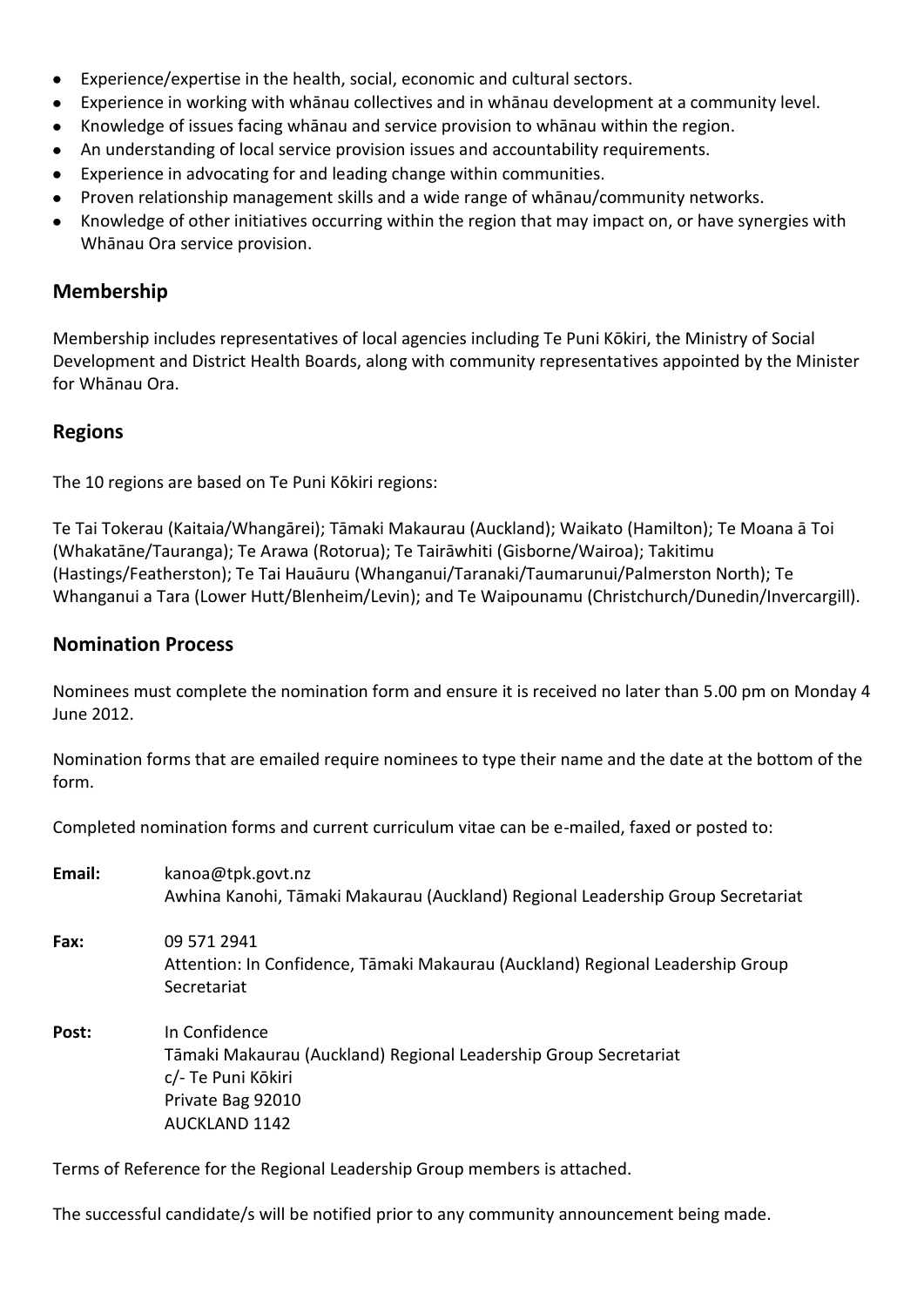| <b>NOMINATION FORM</b><br>Whānau Ora Regional Leadership Groups |               |                                                                                            |               |                         |                                                        |        |
|-----------------------------------------------------------------|---------------|--------------------------------------------------------------------------------------------|---------------|-------------------------|--------------------------------------------------------|--------|
| <b>Title</b>                                                    | First name(s) |                                                                                            |               | Surname                 |                                                        |        |
| Home/postal<br>address                                          |               |                                                                                            | Date of birth |                         |                                                        |        |
|                                                                 |               |                                                                                            | Gender        |                         |                                                        |        |
|                                                                 |               |                                                                                            | Citizenship   |                         |                                                        |        |
|                                                                 |               |                                                                                            |               |                         |                                                        |        |
| Home phone                                                      |               |                                                                                            |               |                         | Please include a current CV with this application      |        |
| Home<br>facsimile                                               |               |                                                                                            |               | Date CV prepared        |                                                        |        |
|                                                                 |               |                                                                                            |               |                         |                                                        |        |
| <b>Business</b>                                                 |               |                                                                                            |               |                         | Information required for statistical purposes only:    |        |
| address                                                         |               |                                                                                            |               |                         | Which ethnic group do you belong to?                   |        |
|                                                                 |               |                                                                                            |               |                         |                                                        |        |
| <b>Business</b><br>phone                                        |               |                                                                                            |               |                         |                                                        |        |
| <b>Business</b><br>facsimile                                    |               |                                                                                            |               |                         | If Māori please state your iwi and/or iwi affiliations |        |
|                                                                 |               |                                                                                            |               |                         |                                                        |        |
| Mobile phone                                                    |               |                                                                                            |               |                         |                                                        |        |
| Email:                                                          |               |                                                                                            |               |                         |                                                        |        |
|                                                                 |               |                                                                                            |               |                         |                                                        |        |
|                                                                 |               | Please indicate in tick box whether nomination is for a Member or Member / Chair position. |               |                         |                                                        |        |
| <b>Member Position</b>                                          | $\Box$        |                                                                                            |               | Member / Chair position |                                                        | $\Box$ |
|                                                                 |               | Please specify which region this nomination applies to:                                    |               |                         |                                                        |        |
|                                                                 |               |                                                                                            |               |                         |                                                        |        |

Tell us about your knowledge and experience of working with whānau in your region and what attributes you would bring to the Leadership Group.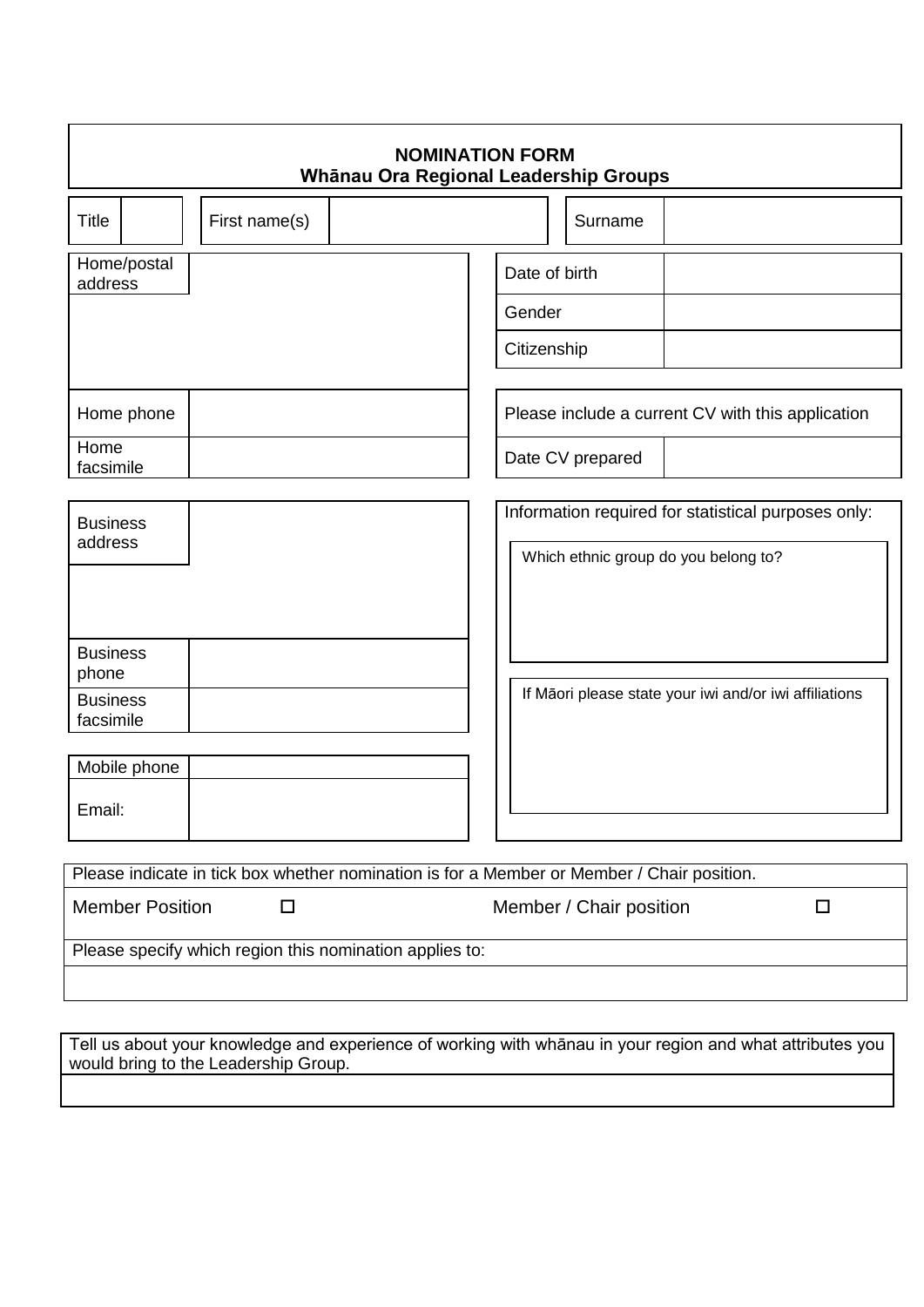| Summary of Career Experience - (Include a summary of your relevant career experience, specialist skills, areas of expertise |  |
|-----------------------------------------------------------------------------------------------------------------------------|--|
| including publications, projects, industry and sector experience)                                                           |  |

| <b>Educational Qualifications</b> |      |             |  |
|-----------------------------------|------|-------------|--|
| Qualification                     | Year | Institution |  |
|                                   |      |             |  |
|                                   |      |             |  |
|                                   |      |             |  |
|                                   |      |             |  |

| Professional Memberships - Memberships held of professional, industry or sector associations |      |      |  |  |
|----------------------------------------------------------------------------------------------|------|------|--|--|
|                                                                                              |      |      |  |  |
|                                                                                              |      |      |  |  |
|                                                                                              |      |      |  |  |
|                                                                                              |      |      |  |  |
|                                                                                              |      |      |  |  |
|                                                                                              |      |      |  |  |
| Government Board Appointments Held (current and previous)                                    |      |      |  |  |
| Organisation                                                                                 | Year | Role |  |  |
|                                                                                              |      |      |  |  |
|                                                                                              |      |      |  |  |
|                                                                                              |      |      |  |  |
|                                                                                              |      |      |  |  |
|                                                                                              |      |      |  |  |
| Private and/or Voluntary Organisation Service/Board Appointments Held (current and previous) |      |      |  |  |
| Organisation                                                                                 | Year | Role |  |  |
|                                                                                              |      |      |  |  |
|                                                                                              |      |      |  |  |
|                                                                                              |      |      |  |  |
|                                                                                              |      |      |  |  |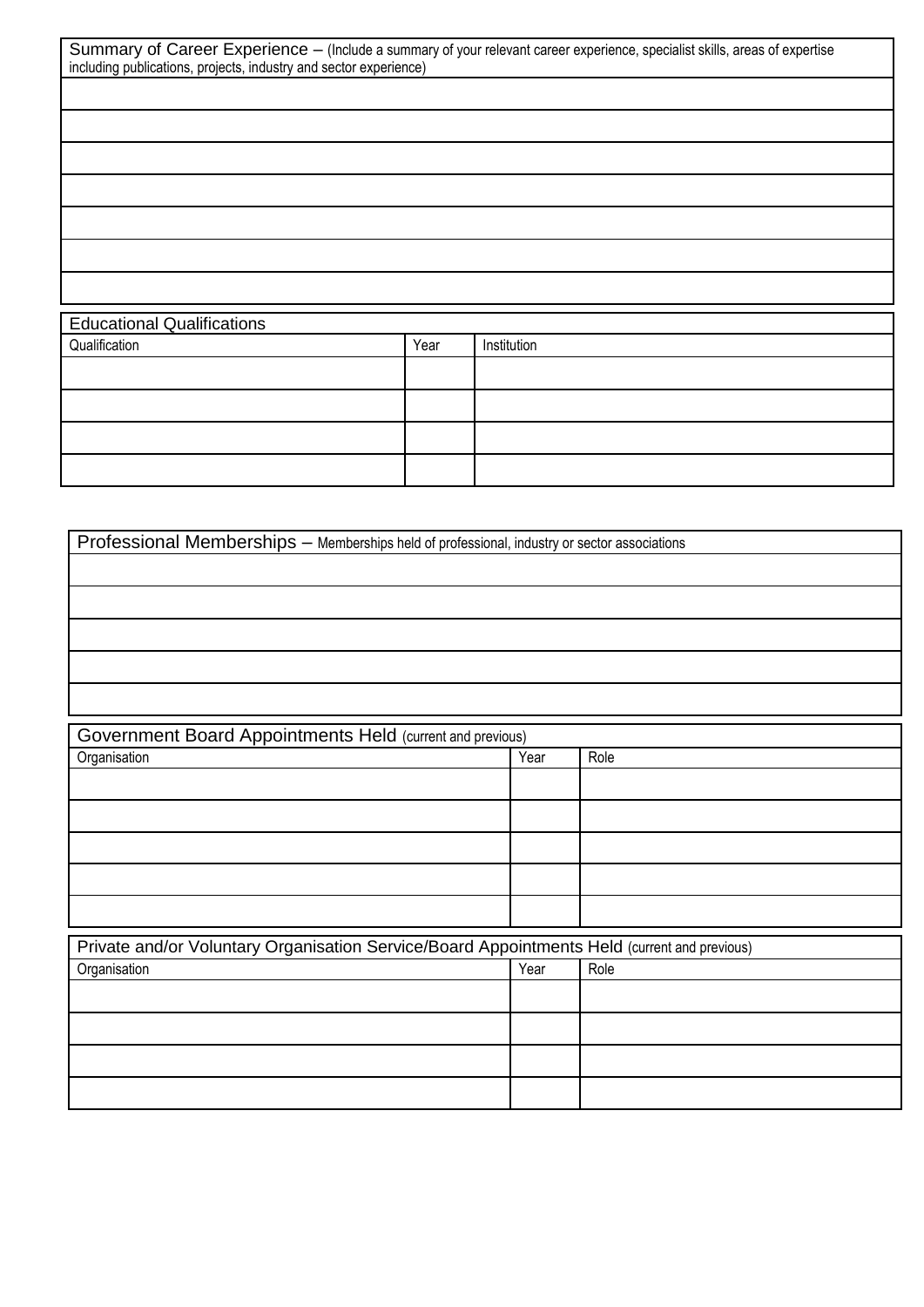Is there anything else in your personal history that should be brought to the attention of the Minister Responsible for Whānau Ora, in relation to this nomination. (Please state nil if otherwise)

Referees Name **Address** Phone **Address** Phone **Phone** Phone **Phone** Conflicts of Interest Please advise any actual or potential financial, professional or personal conflicts of interest you may have if you are appointed as a member of a Regional Leadership Group e.g. member of a Governance Board, Employee or Financial Shareholder. (please state nil if otherwise)

#### Privacy Statement

The information provided in this form and any other material provided to Te Puni Kōkiri will be used only to determine the nominee's suitability for consideration for appointment to a Regional Leadership Group.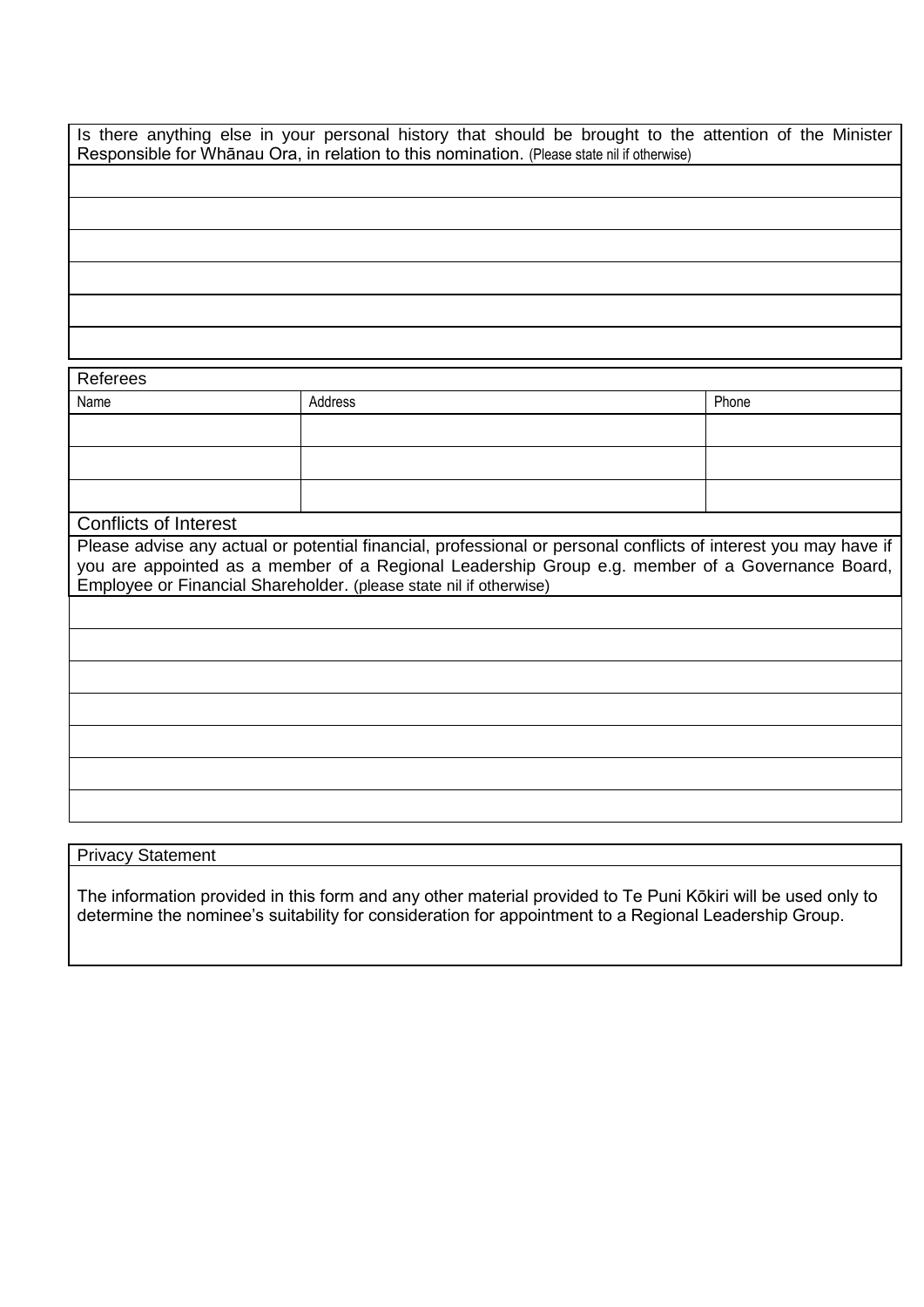#### Authority And Declaration

*This authorises Te Puni Kōkiri and the New Zealand Police to make various enquiries in New Zealand and overseas, to verify or add to the information you have provided or which has been gathered about you, and to obtain information from various organisations such as courts, employers, educational institutions, Government agencies, and your referees in New Zealand and overseas. The provisions of the Criminal Records (Clean Slate) Act 2004 apply to this authorisation.*

I hereby authorise the Chief Executive of Te Puni Kōkiri, or the New Zealand Police to make or cause to be made, in New Zealand or elsewhere, whatever enquiries are considered appropriate to verify or add to the information provided by me, or concerning me, and authorise such enquiries to be made before an appointment to a Regional Leadership Group.

I hereby authorise and request all Courts, Police, Service Boards, Employers, Educational Institutions, Banks and other Financial Institutions and all Government Agencies both foreign and domestic, and any other body or person to whom this authority may be presented to allow any accredited representative of Te Puni Kōkiri or of the New Zealand Police to inspect and obtain copies of any or all documents and records relating to me (either solely or jointly with any other person) and to provide that representative with all information relating to me which may be requested in the course of the enquiries described above, for the purpose of determining my suitability to be appointed to a Regional Leadership Group.

I authorise the named referees to disclose information to Te Puni Kōkiri relevant to the consideration of my appointment to a Regional Leadership Group. I understand that the information received by Te Puni Kōkiri is supplied in confidence as evaluative material and will not be disclosed to me.

I have completed all sections of the application form and the information supplied in this application is correct. I understand that providing incorrect, incomplete or misleading information will render this application invalid and may result in the revocation of any appointment made in reliance of such information.

Signature: Enter your name here as a signature Date: Enter the date here

(the inclusion of your name in the "signed" area above will be deemed to confirm the above authorisations and declaration)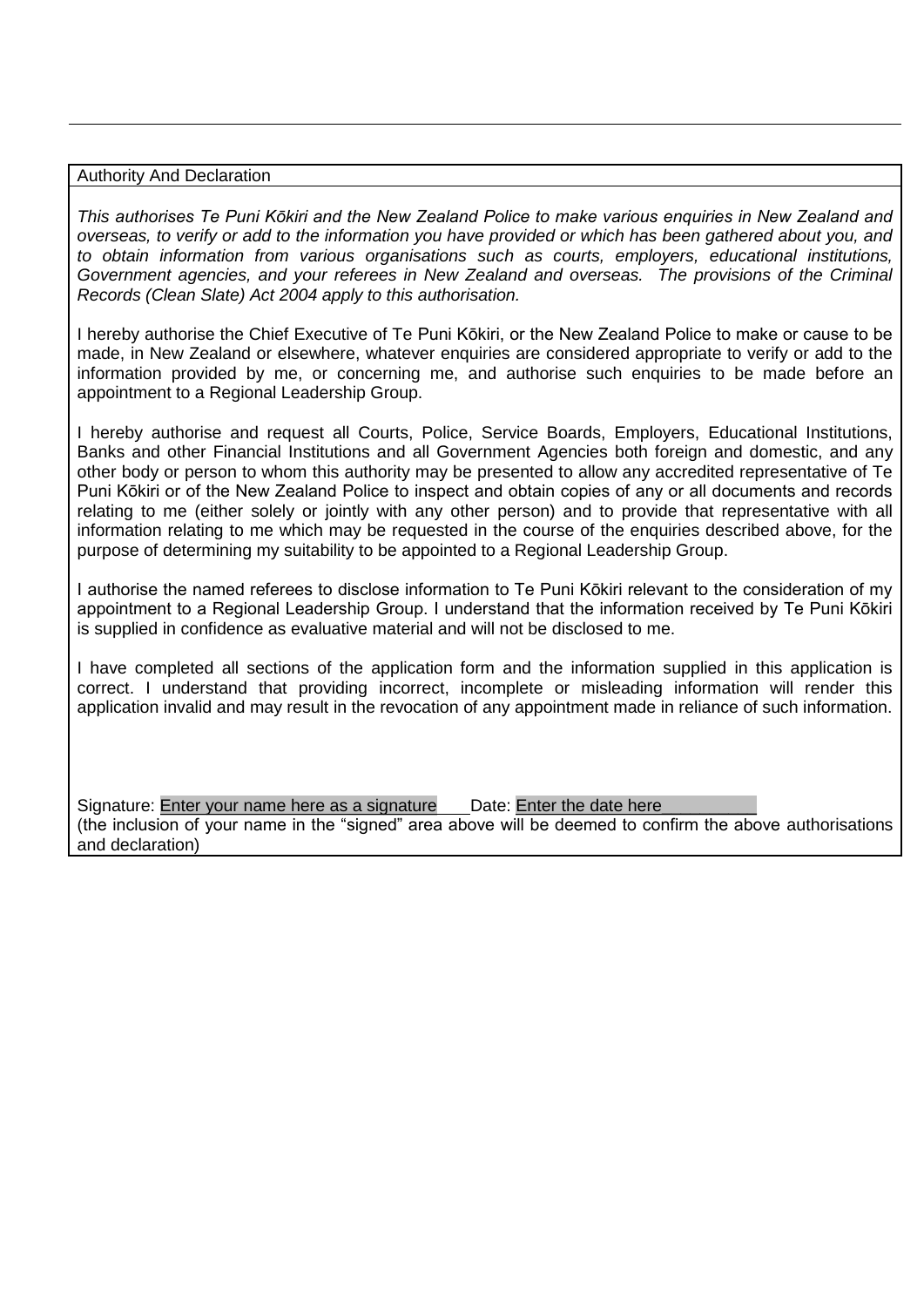# **REGIONAL LEADERSHIP GROUP – TERMS OF REFERENCE**

#### **1. Term of Establishment**

1.1 Regional Leadership Groups will be established from 16 July 2010 to 30 June 2013.

#### **2. Role and Responsibilities**

- 2.1 Regional Leadership Groups will be responsible for:
	- leading strategic change for Whānau Ora within their region;
	- providing positive representation of Whānau Ora at the local and regional  $\bullet$ level;
	- fostering excellent communications and relationships within regions;  $\bullet$
	- $\bullet$ ensuring the work of the Group is coordinated with other local and regional initiatives and services;
	- providing high quality advice and recommendations to the Governance  $\bullet$ Group on the selection of Whānau Ora service providers; the development and implementation of Programmes of Action; regional whānau-centred service delivery and initiatives; priority areas and other issues or areas of advice as determined by the Governance Group; and
	- monitoring and reporting on results, outcomes, best practice examples/models and implementation issues in their region.
- 2.2 Each Regional Leadership Group will determine how it will best organise itself to carry out its role and responsibilities. For Regional Leadership Groups in large geographical regions, this may include reviewing how input will be drawn from smaller localities to ensure that regional diversity, whānau needs and local realities.
- 2.3 The performance of Regional Leadership Groups in carrying out their role will be evaluated annually by the Governance Group and reported to the Minister Responsible for Whānau Ora. Any issues of performance or operation will be managed by the Governance Group.

#### **3. Regional Boundaries**

3.1 Regional Leadership Groups will be established across 10 regions based on the current Te Puni Kōkiri regional boundaries, as set out in Appendix 1.

#### **4. Membership**

4.1 Regional Leadership Groups will be made up of one representative each from Te Puni Kōkiri, Ministry of Social Development and District Health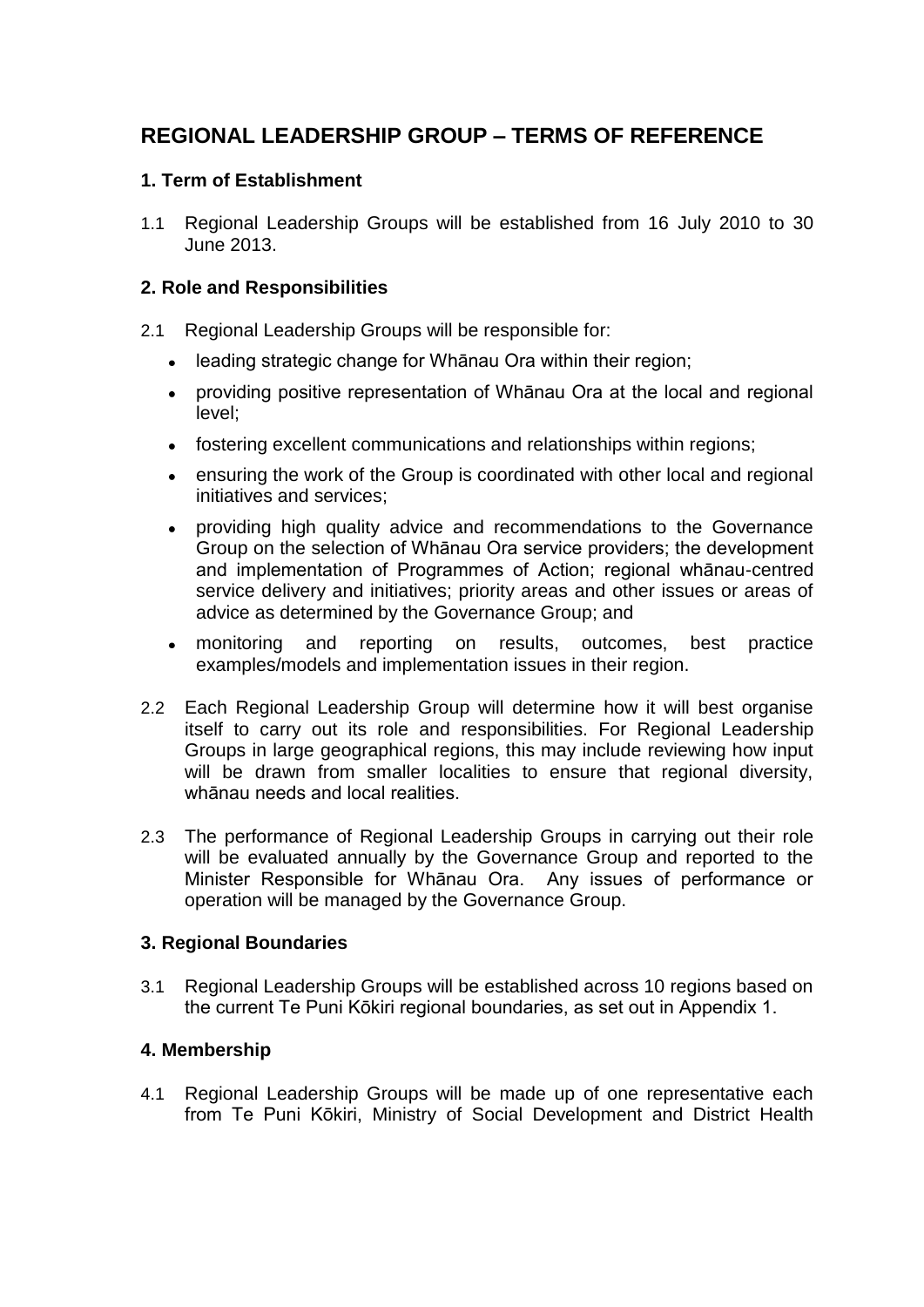Boards, along with community representatives appointed by the Minister Responsible for Whānau Ora on the advice of the Governance Group.

4.2 Agencies will confirm their respective members of each Regional Leadership Group by 10 June 2010.

#### *Membership and Representation*

4.3 Regional Leadership Groups will have a maximum membership of 10 people. This will include the three government officials and between three to seven community representatives.

#### *Skills and Experience*

- 4.4 Any member appointed to a Regional Leadership Group will be well known in the community and have a sufficient mix of the following skills and experience:
	- experience/expertise in the health, social, economic and cultural sectors;
	- experience in working with whānau collectives and in whānau development at a community level;
	- knowledge of issues facing whānau and service provision to whānau within  $\bullet$ the region;
	- an understanding of local service provision issues and accountability  $\bullet$ requirements;
	- experience in advocating for and leading change within communities;  $\bullet$
	- proven relationship management skills and a wide range of  $\bullet$ whānau/community networks;
	- knowledge of other initiatives occurring within the region that may impact  $\bullet$ on, or have synergies with Whānau Ora service provision.
- 4.5 Members of Regional Leadership Groups will have a primary interest in promoting the well-being of whānau within their region.

#### *Chair and Deputy Chair*

- 4.6 The Chair and Deputy of the Regional Leadership Group will be recommended by the Governance Group and be appointed by the Minister.
- 4.7 Regional Leadership Groups will be led and managed by a Chair whose role will be to:
	- ensure the effective functioning and integrity of the Group;
	- approve meeting agendas and minutes;
	- chair all meetings and lead discussions and decision making;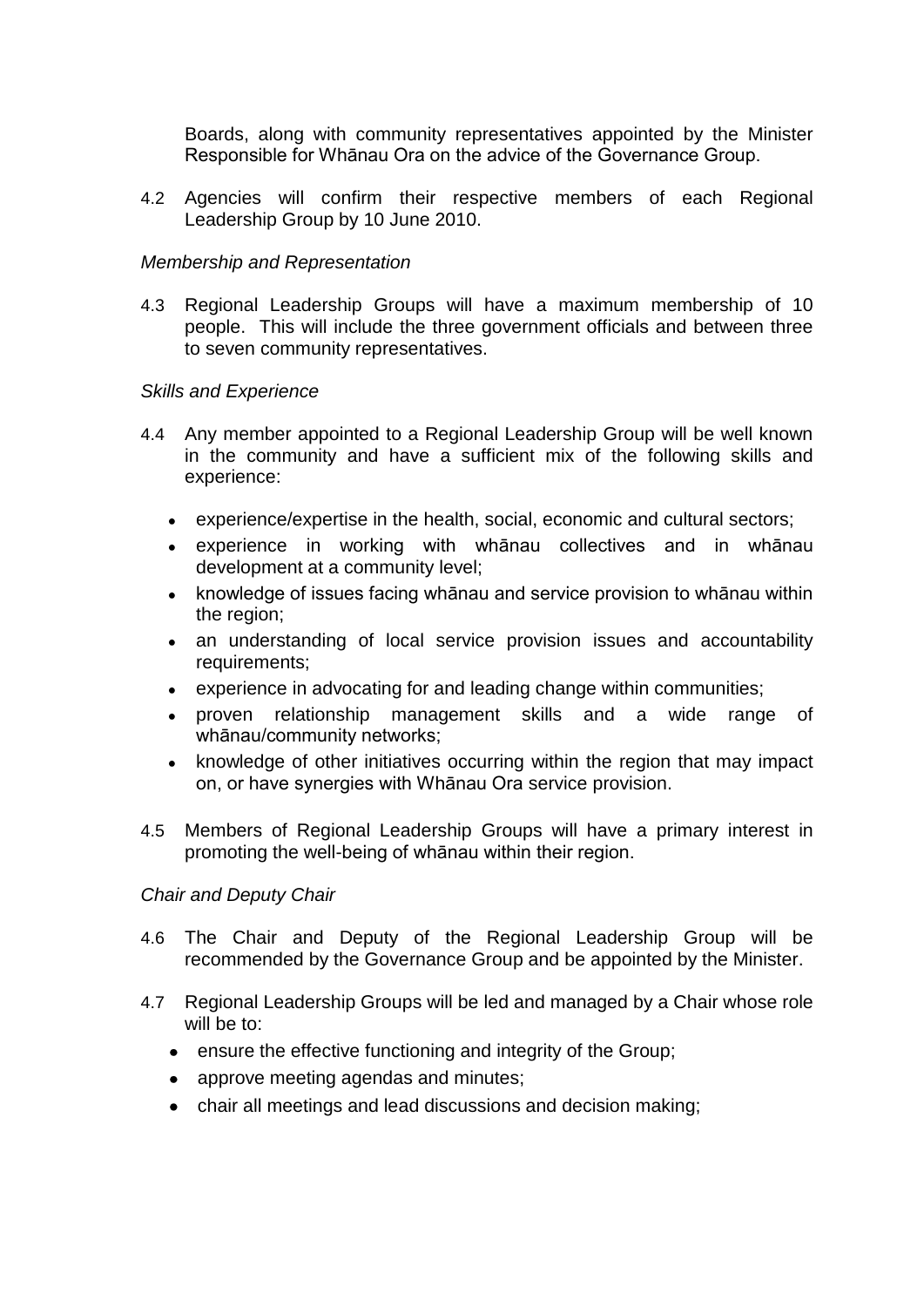- ensure the Group is well informed to carry out its role;
- liaise with Te Puni Kōkiri national office and Governance Group Chair as required;
- act as an official spokesperson for the Regional Leadership Group; and
- ensure effective relationships and responsive communications are maintained with the Governance Group, providers, iwi, government agencies and key regional stakeholders.
- 4.8 The Deputy Chair will be responsible for leading and chairing the Regional Leadership Group in the absence of the Chair.

#### *Replacement of members*

4.9 The Regional Leadership Group will agree an appropriate process for replacing members in consultation with the Governance Group.

#### **5. Code of Conduct**

#### *Conflict of Interest Arrangements*

- 5.1 Individuals nominated as Regional Leadership Group members will be required to complete a full disclosure of affiliations and conflict of interest, and consent to police check at the time of nomination.
- 5.2 Members will be required to immediately disclose to the Group any and all impending or potential conflicts. That member shall absent themselves, without comment from any discussion deliberation and decisions involving other organisations or individuals in which they have a conflict of interest.
- 5.3 Members must not use their positions on the Regional Leadership Group to obtain employment or special considerations, or to conduct private business or personal services.

#### *Confidentiality*

- 5.4 Members will respect the confidentiality appropriate to issues of a sensitive nature.
- 5.5 Information received or discussed at meetings shall remain confidential, unless otherwise agree by the Regional Leadership Group or Chair. It cannot be used by members for personal gain or the gain of a family member of associate.

#### **6. Accountability and Reporting**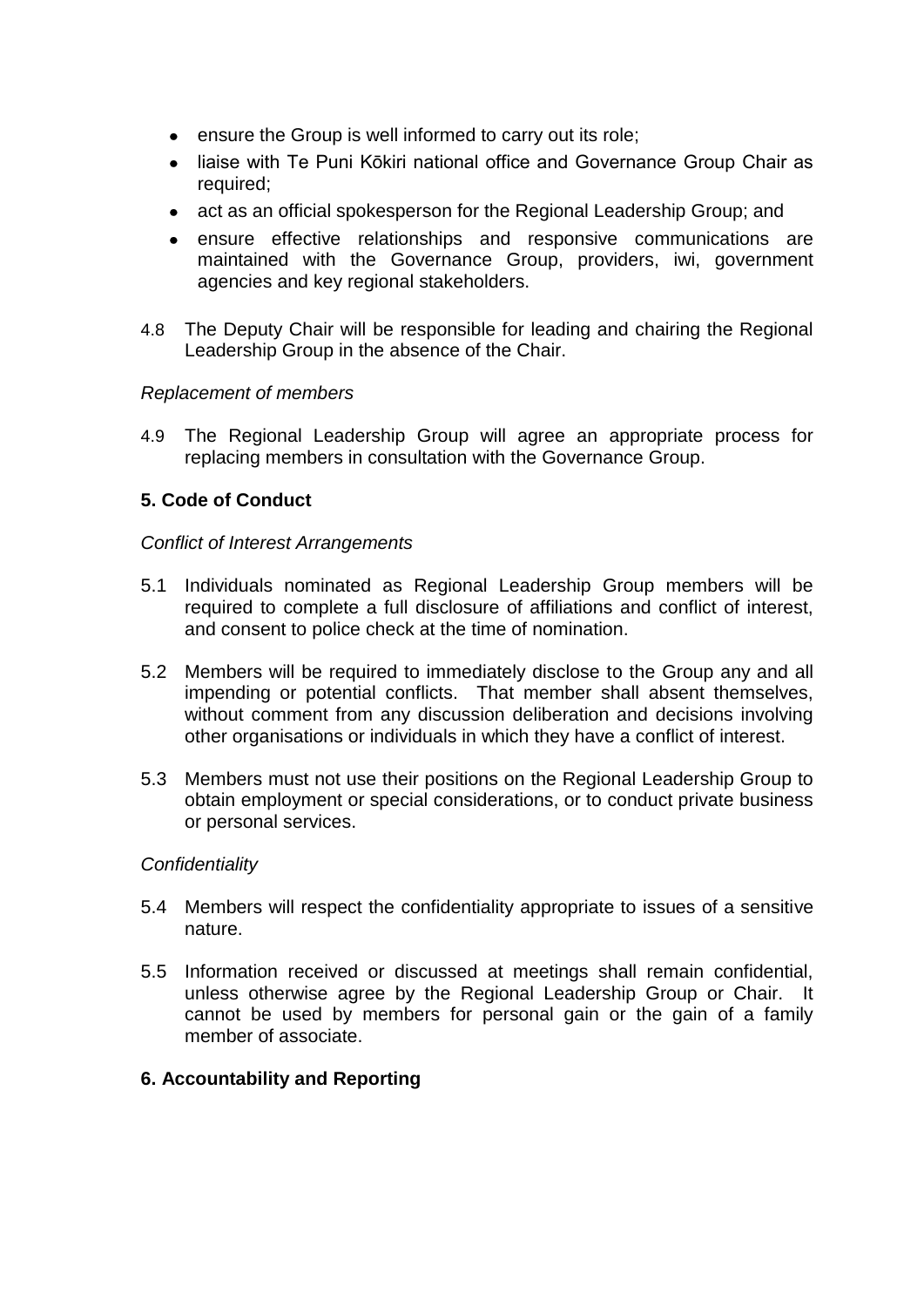- 6.1 Regional Leadership Groups will be accountable to the Whānau Ora Governance Group.
- 6.2 Monthly reports will be provided to the Governance Group in the first year of Whānau Ora implementation and on a quarterly basis in subsequent years. Additional reports may be provided where required, or at the request of the Governance Group.

#### **7. Secretariat**

- 7.1 The regional Te Puni Kōkiri office will provide secretariat services to the Regional Leadership Group. This role will include:
	- scheduling and coordinating Regional Leadership Group meetings;
	- minuting discussions and key decisions;
	- coordinating the development and provision of monthly reports to the Whānau Ora Governance Group on behalf of the Regional Leadership Group;
	- liaising with Te Puni Kōkiri national office to:
		- coordinate the provision of reports and papers between the Regional Leadership Group and Governance Groups;
		- coordinate media releases, media statements and public communications on behalf of the Regional Leadership Group;
		- coordinate actions with regional officials and DHB's in response to Governance Group decisions;
	- ensuring papers are provided to Regional Leadership Group members in a timely fashion; and
	- administrating payment of community member's fees and arranging reimbursement of reasonable expenses.

#### **8. Meetings**

- 8.1 The Regional Leadership Groups will meet monthly from 16 July 2010 to 30 June 2011 and quarterly from 1 July 2011 to 30 June 2013. Additional meetings may be organised by the Chair if required.
- 8.2 To enable an appropriate review of papers and materials, members will be sent information in advance of meetings in either paper form or electronically. Proceedings of all meetings will be minuted, signed by the Chair and approved by the Regional Leadership Group at the subsequent meeting.
- 8.3 The Chair will establish the agenda for each meeting.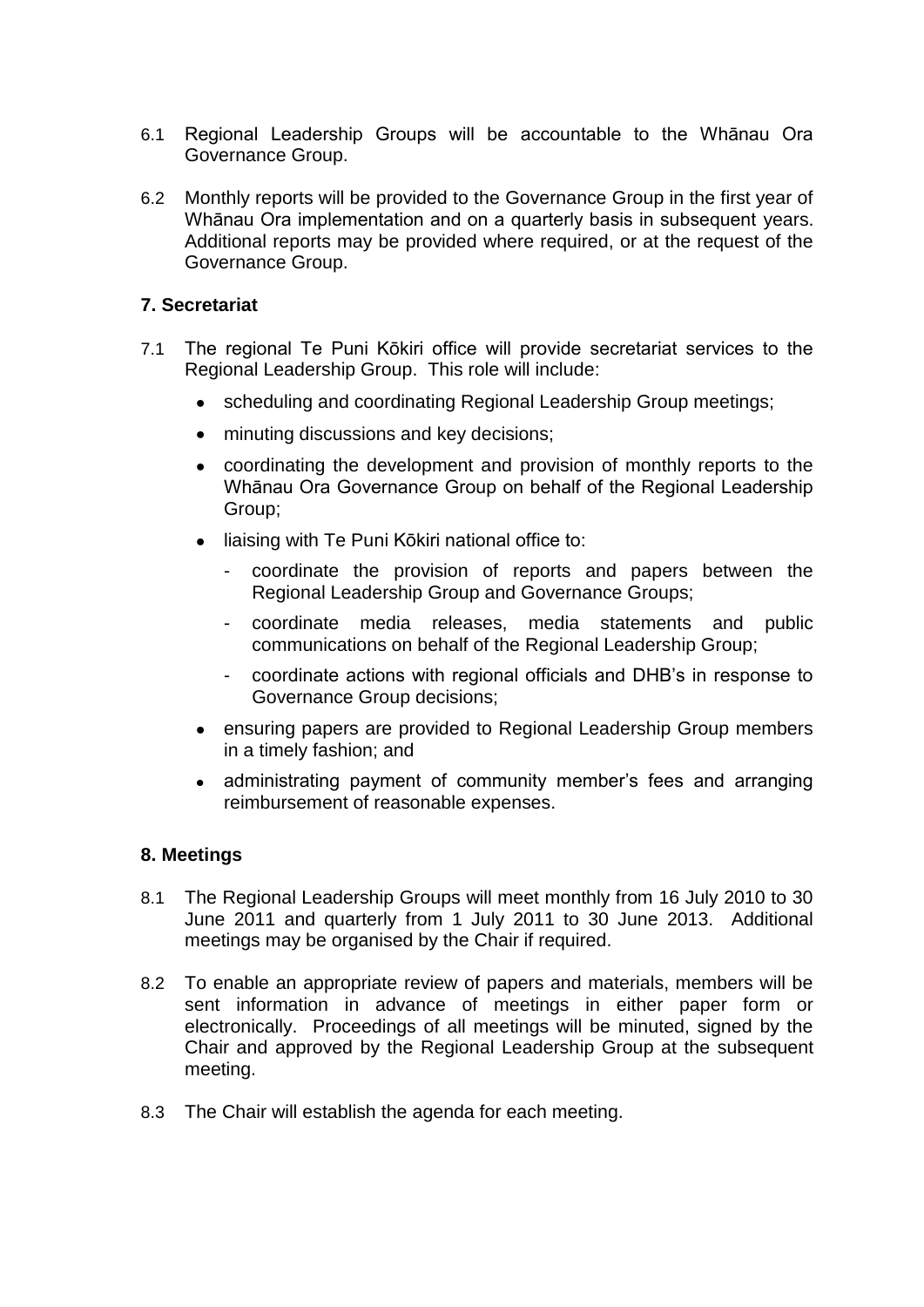#### **9. Communications and Relationship Management**

#### *Engaging with the Whānau Ora Governance Group*

9.1 Regional Leadership Groups will provide monthly written reports to the Governance Group. The Chair, or representatives of the Regional Leadership Group may be required to meet with the Governance Group from time to time. These meetings will be coordinated by Te Puni Kōkiri national office, in conjunction with the Governance Group Chair and Regional Leadership Group Chair.

#### *Engaging with regional providers, local authorities, iwi and community organisations*

9.2 Regional Leadership Groups will maintain effective relationships with key regional stakeholders to support the successful implementation of Whānau Ora within their region.

#### *Communicating with media*

9.3 The Chair of the Whānau Ora Governance Group shall be the media spokesperson on all national and political matters pertaining to Whānau Ora. The Chair of the Regional Leadership Group shall be the media spokesperson on local matters for the group as required. All communications between the Regional Leadership Group and media will be coordinated through Te Puni Kōkiri.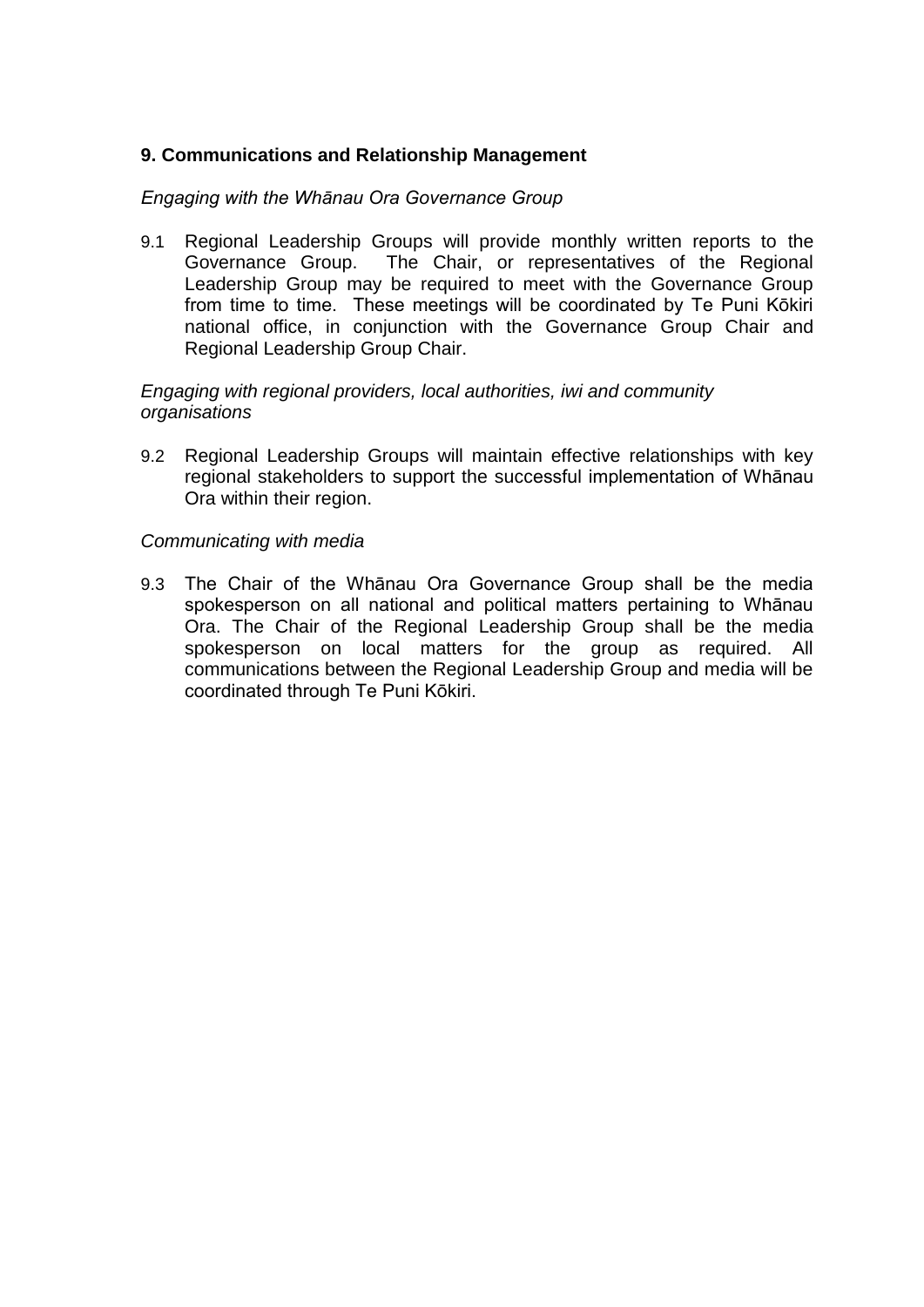#### **APPENDIX 1: Regional Boundaries**



# **Ministry of Social Development Regions District Health Board**





**Te Puni Kōkiri Regions**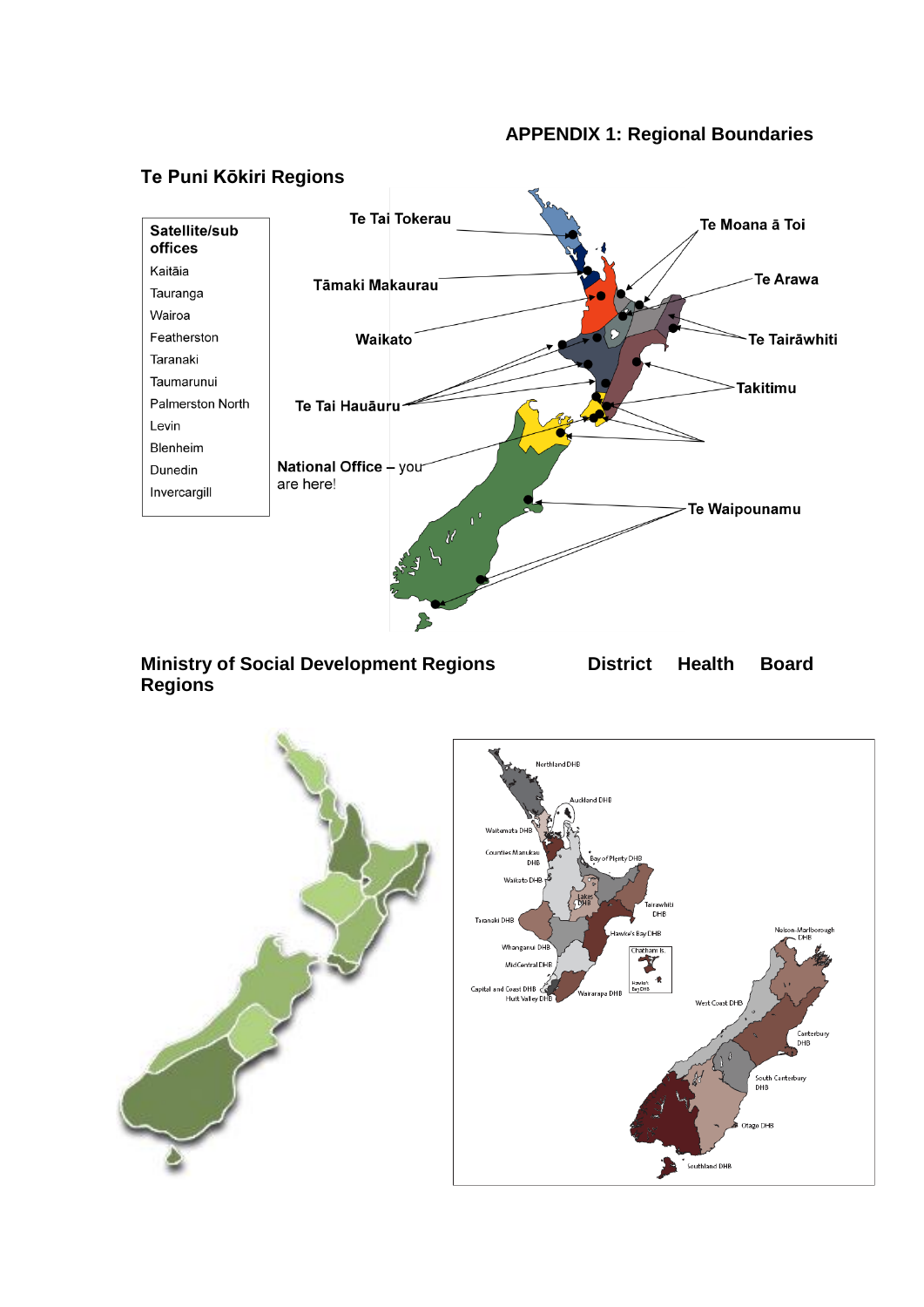| Whānau Ora Region                                                                                                                                                                                                                                                                                 | <b>TPK</b><br>Coverage          | <b>DHB</b><br>Coverage                                                                 | <b>MSD</b><br>Coverage  |
|---------------------------------------------------------------------------------------------------------------------------------------------------------------------------------------------------------------------------------------------------------------------------------------------------|---------------------------------|----------------------------------------------------------------------------------------|-------------------------|
| Te Tai Tokerau - from<br>Mangawhai on the east<br>coast to Kaipara<br>Harbour on the west<br>coast and north to the<br>North Cape, marginally<br>north of Cape Reinga.<br>The region covers three<br>districts: Far North,<br>Whangārei and<br>Kaipara.                                           | Te Tai<br>Tokerau<br>Office     | <b>Northland</b><br><b>DHB</b>                                                         | Northland<br>region     |
| Tāmaki Makarau - from<br>the South Kaipara in the<br>north to the southern<br>reaches of the Manukau<br>Harbour.                                                                                                                                                                                  | Tāmaki<br>Makarau<br>Office     | Waitematā<br><b>DHB</b><br>Auckland<br><b>DHB</b><br>Counties<br>Manukau<br><b>DHB</b> | Auckland<br>region      |
| Waikato - from the<br><b>Bombay Hills and Port</b><br>Waikato in the north,<br>along the western<br>coastline south to<br>Mōkau, eastward<br>embracing the King<br>Country, through to the<br>Kaimai Ranges, the<br>Hauraki plains and<br>returning northwards to<br>the Coromandel<br>Peninsula. | Waikato<br>Office               | <b>Waikato DHB</b>                                                                     | Waikato<br>region       |
| Te Moana ā Toi - from<br>Athenree in the north, to<br>Lotten Point in the<br>south-East.                                                                                                                                                                                                          | Te Moana ā<br><b>Toi Office</b> | Bay of Plenty<br><b>DHB</b>                                                            | Bay of Plenty<br>region |
| Te Arawa - from Te<br>Awa (near Maketū) to<br>Te Maunu (Papamoa)<br>to Titiraupenga                                                                                                                                                                                                               | Te Arawa<br>Office              | <b>Lakes DHB</b>                                                                       | Bay of Plenty<br>region |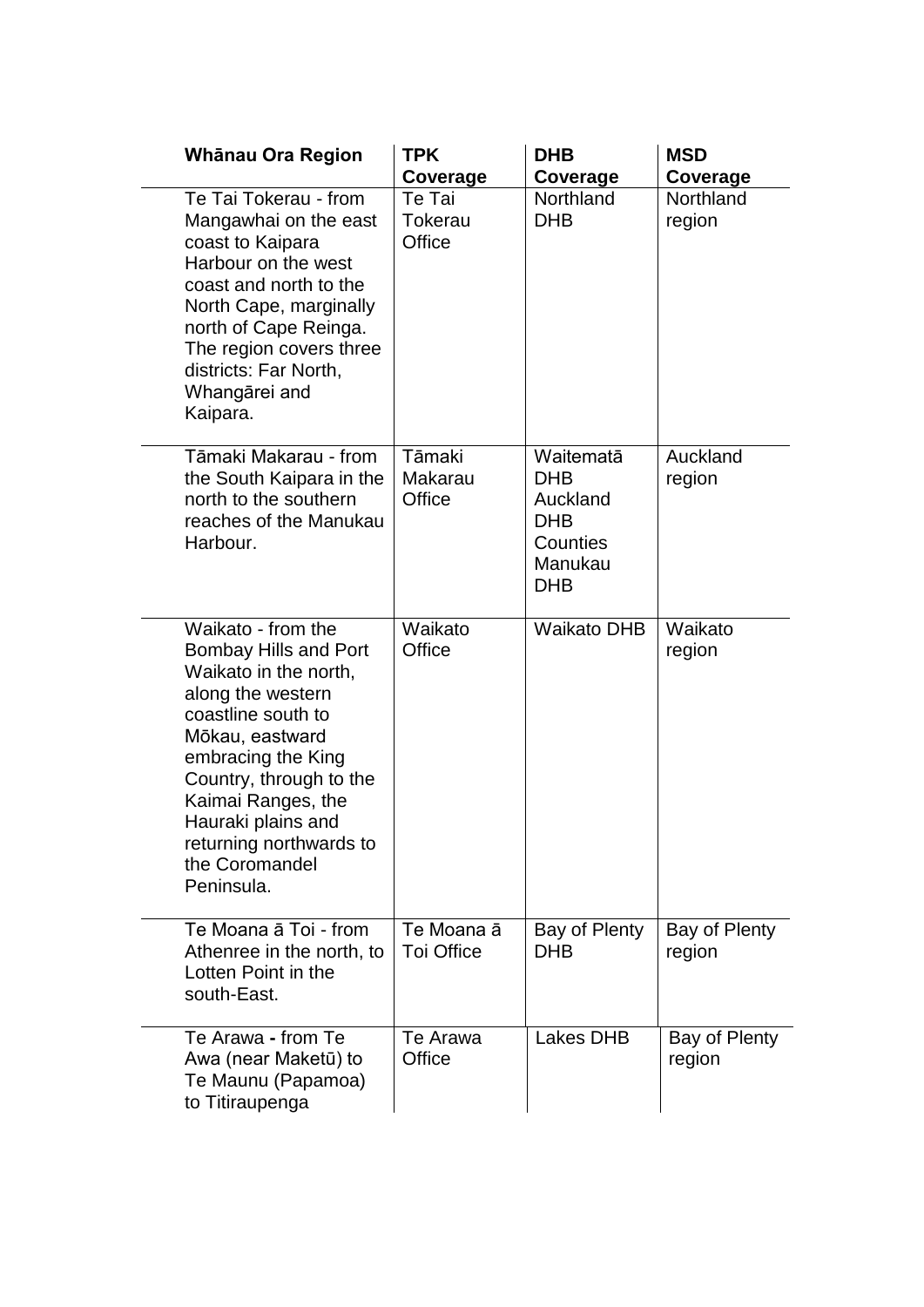| (Pureora-Western Bays,<br>Taupō) to Titi o Kura<br>(the peak at the<br>beginning of Kaweka<br>Range near Te Haroto,<br>Napier/Taupo Highway)<br>and back to Te Awa.                                                                                                       |                                         |                                                                                                                                 |                                                           |
|---------------------------------------------------------------------------------------------------------------------------------------------------------------------------------------------------------------------------------------------------------------------------|-----------------------------------------|---------------------------------------------------------------------------------------------------------------------------------|-----------------------------------------------------------|
| Te Tairāwhiti - begins<br>north at Potikirua and<br>ends south at the<br>Mōhaka river, running<br>inland to Matawai and<br>down to Tuai at<br>Waikaremoana.                                                                                                               | Te Tairāwhiti<br>Office                 | Tairāwhiti<br><b>DHB</b>                                                                                                        | Gisborne<br>region                                        |
| Takitimu - from the<br>Mohaka River in the<br>north to the Wairarapa<br>in the south with the<br>western boundaries<br>formed by the ranges<br>from Te Haroto south to<br>the Tararua and<br>Ruahine ranges.                                                              | <b>Takitimu</b><br>Office               | Hawkes Bay<br><b>DHB</b><br>Wairarapa<br><b>DHB</b><br>Mid-Central<br><b>DHB</b>                                                | Hawkes Bay<br>region                                      |
| Te Tai Hauāuru -<br>covers the western side<br>of the lower North<br>Island, extending from<br>the Mohakatino River in<br>the north through to the<br>Manawatū River in the<br>south.                                                                                     | Te Tai<br>Hauāuru<br>Office             | Taranaki<br><b>DHB</b><br>Whanganui<br><b>DHB</b><br>Mid-Central<br><b>DHB</b>                                                  | Taranaki<br>region<br>Manawatu-<br>Wanganui<br>region     |
| Te Whanganui a Tara -<br>from Turakirae as its<br>southern boundary,<br>extending into the<br>Horowhenua and down<br>through Kapiti and<br>Porirua, crossing over<br>to the Tau Ihu o te waka<br>a Maui. It includes also<br>Rekohu - Wharekauri,<br>the Chatham Islands. | Te<br>Whanganui a<br><b>Tara Office</b> | Mid-Central<br><b>DHB</b><br><b>Capital Cost</b><br><b>DHB</b><br><b>Hutt DHB</b><br><b>Nelson</b><br>Marlborough<br><b>DHB</b> | Wellington<br>region<br>Tasman<br>region<br>Nelson region |